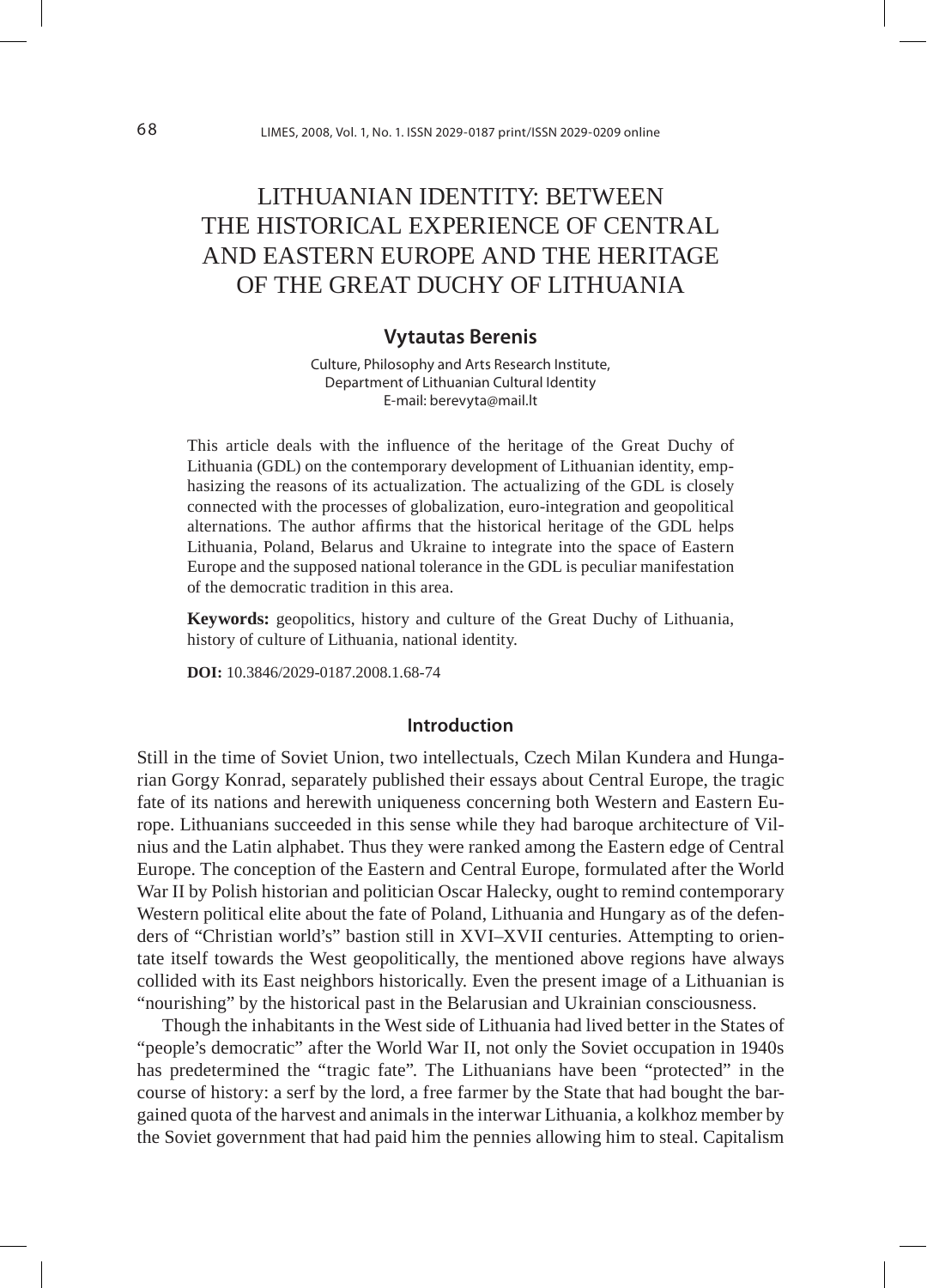minimized that protection and many people lost it. On the one hand, the contemporary greatest Lithuanian emigration shows that people are escaping from the Lithuanian democratic institutions and Lithuanian free economy as they were renewing the history of emigration in XIX–XX centuries. On the other hand, globalization and euro-integration "devour" traditional Lithuanian culture. The first who understood it was the Lithuanian bureaucracy adapting to "the new rules of the game" of the European Union (EU) rather easily. Young people have also adapted but not the elder generation, who make up almost the greatest number of the electors. The intellectuals of the country attempt to create new forms of identity, one of which is the actualization of the heritage of GDL/ Polish-Lithuanian Commonwealth.

## **The topicality of the GDL**

There is a significant interest in the heritage of Grand Duchy of Lithuania in the space of Lithuanian political and cultural life. In my opinion, it can be linked with the actualization of the historical region of the GDL in the strategy of geopolitical slips, with the erosion of the traditional Lithuanian identity and with attempts to construct the new identity configurations. Unfortunately, the traditional model of the national identity, which has dominated for more than a hundred years, is disappearing and fragmenting in a particular way the images of both the reality and the past. During the movement "Są jūdis" in 1988 even the biggest pessimists did not expect for such a perspective. In the world, which is bound up with the processes of globalization the national historical discourse, that was formed in XIX–XX centuries, has disappeared and it gets substituted by the ideological (mostly liberal) or regional (of Central and Eastern Europe, as well as of others EU states) evaluation and comparison of the historical experience. In such context it is remarkable how the new spheres and ways of the research are arising. The development of European identity has been based on such necessary conditions as democracy, free market and European law. Under these circumstances the national historical memory assumes rather broader context; the new national identity forms develop in the process of globalization. After Lithuania entered the EU and NATO, it is more important what unites the nations, not separates, in the common cultural level. In other words, the preference has been given to the unity (*Beziehungsgeschichte*) instead of separateness. Having looked at the geopolitical geographical-territorial location of the GDL, we notice that it almost corresponds to the map of the eastern region of the former Polish-Lithuanian Commonwealth. Lithuania, Latvia (searching the analogies with the duchy of Kursh), Ukraine, Belarus, partially Moldova are the States where there is an attempt to introduce the models of democratic governing and free market, that are now initiated by the administration of the USA and the OSCE. The ex-ambassador of the USA in Lithuania Steven Mull said in an interview: "While Lithuania attempts to support democratic potencies in Belarus, Ukraine and in the states of the Black Sea region, I often remember the achievements and the strength of Lithuania as a multinational state. The USA are supporting and prompting wonderful Lithuanian politics in this direction. However I do not agree this purpose is to amortize the influence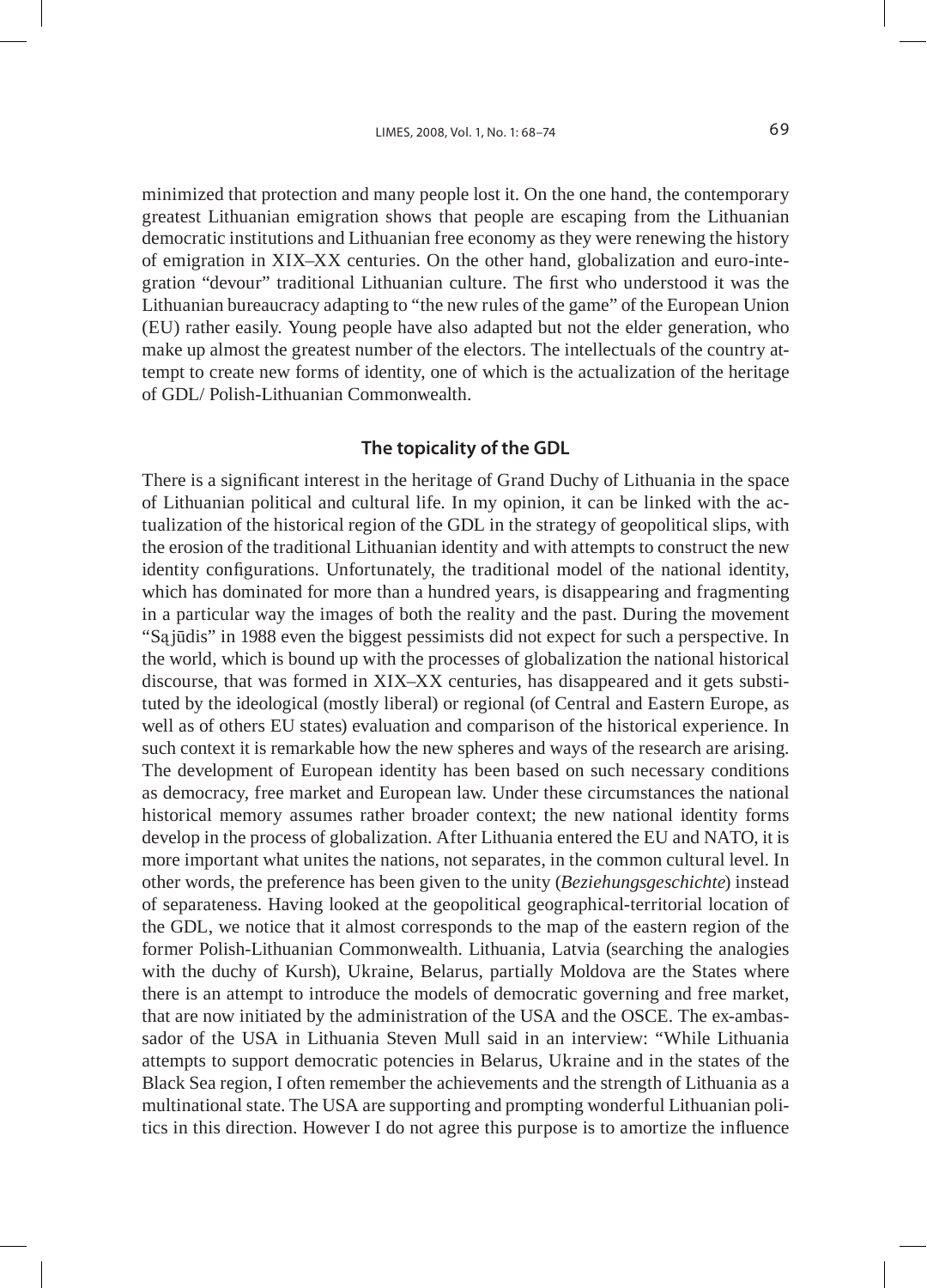of Russia. In my opinion, the interest of all of us is to support the development of democracy in as many countries as possible, including Russia" (Savukynas 2005: 11). The project of the GDL historical region partially resembles the idea of the Baltic-Black Seas region; this idea was spreading ten years ago but due to the indecision of the political elite it did not have any clear perspective. Though, for example, the actualization of the historical heritage of the Austrian-Hungarian Empire in the contemporary Central and Eastern Europe plays an important role in the integration processes of this region.

A solid book published some years ago and devoted to the historical and contemporary conception of the European idea and its reception in Lithuania has confirmed the necessity of the political imperative during integration to EU. There emerged a requirement to seek the strategy for further activity of the Lithuanian political elite, more or less taking part in the turnings in the development of global politics. Lithuanian society has become consumer-oriented and, according to the Lithuanian ex-euro-negotiator Petras Auštrevičius, it came to a stage of the jumping "economization of selfconsciousness" (Auštrevičius 2002: 74). Herewith national, regional and local identities, that sometimes take some unexpected manifold configurations, are forming. In such context, history, that has constantly pretended to be the spreader of the "objective truth", becomes increasingly a discipline which defends or criticizes the new realities, discovering necessary and proper arguments in its factual arsenal. So it partially resembles the conception of history formulated by Russian "formalists" school. One of the theorists of this school, Boris Eichenbaum, wrote: "We are researching a motion in time while the motion is a dynamic process which does not have to be resolved and never breaks, so that is why it does not have any real time in itself and cannot be measured by it. The historical research reveals the dynamics of events, the laws which are valid not only within the framework of an epoch to be created but everywhere and ever. History is a peculiar sketch in which nothing repeats, therefore does not vanish, and only changes. So that is why historical analogies are not only possible, they are even necessary <...>" (Эйхенбаум 1926: 8–9).

Lithuanian socio-cultural changes in the context of globalization have direct influence on the alternation of the historical-social consciousness. Historical experience and the institutions which educate its understanding select various methodological and professional research strategies. Contemporary sociologists agree that identities are constructed and reconstructed during social interactions. Certainly, historical tradition and contemporary social context are of particular importance to "success" of this construction. The historian of culture and publicist Virginijus Savukynas emphasizes the necessity for the establishment of the new identity and says that it is "quite in character for contemporary Lithuanians to have the identity of 'eternal Jew' who is banished but has still not achieved his object and who will hardly ever do it. This is particular transformative condition when old identity forms have been obsolete and the new ones are still to seek. It is presumptive that one of the viable identity forms could be grounded by the idea and cultural heritage of the GDL/Polish-Lithuanian Commonwealth" (Savukynas 2005: 6). The heritage of the GDL can be an important aspect of the integration of Lithuanians and other neighboring nations. In the historical mass-consciousness the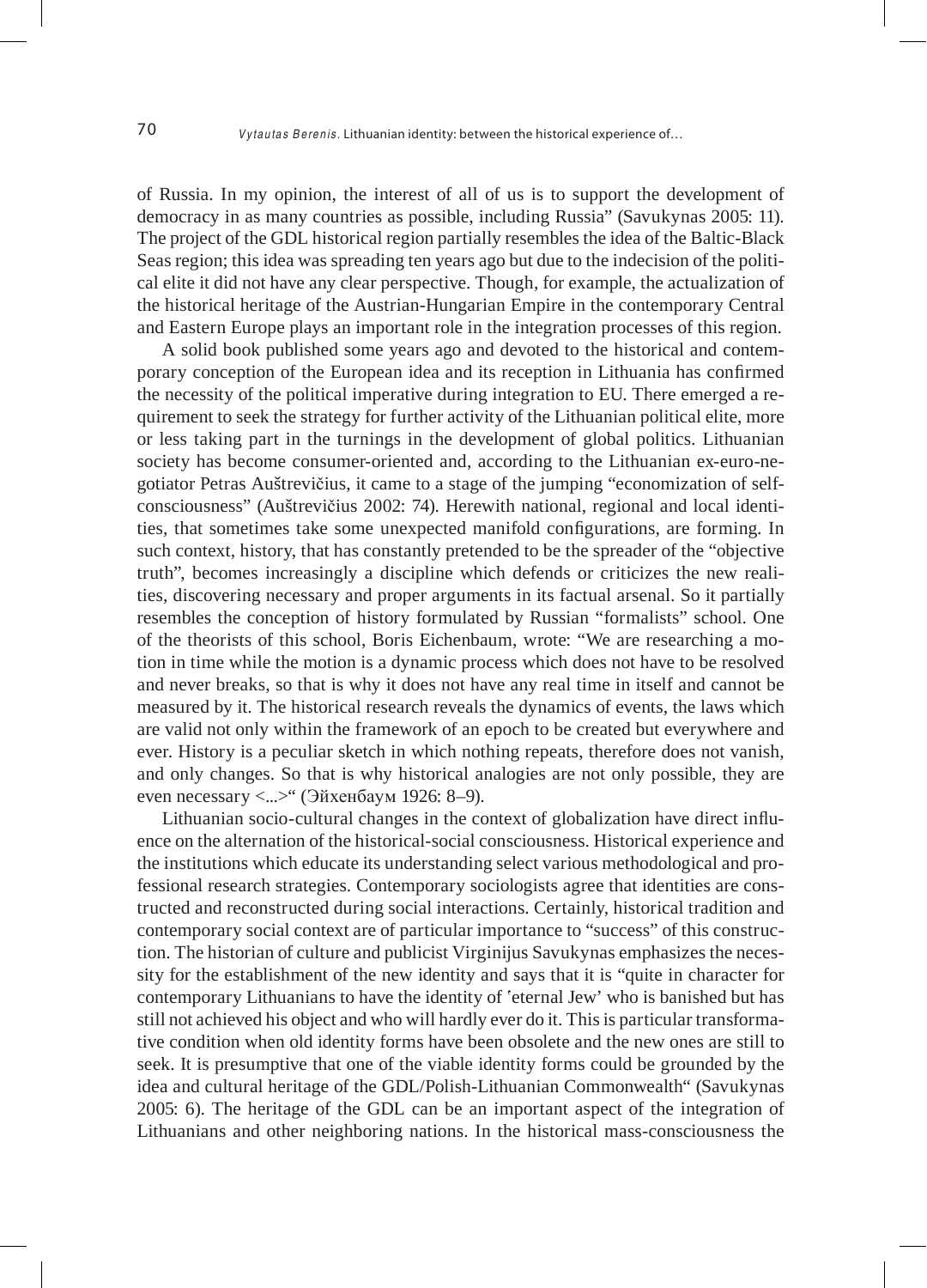GDL or historical Lithuania obtains various configurations: the "Lithuanian steppes" have been treated by Jews as the Eastern borders of the GDL; a descendant of the noblemen in XIX century considers Lithuania as the provinces of Vilnius, Kaunas, Gardinas (Grodno) and Minsk; the ethnic Lithuanian in the beginning of the XX century considers Lithuania as the whole of the persons speaking Lithuanian and the countrymen, who had been denationalized due to the political and historical circumstances, living in the neighboring lands. Lithuanians, nevertheless, have the most powerful component of the heritage of the GDL as in their historical mass-consciousness the myth about Vytautas Magnus, whose warriors watered their horses in the Black Sea, is still alive. Anyway, Lithuanians are the closest neighbors to Belarusians and Ukrainians psychologically and historically. Ukrainians rather often attempt and in their own way "imitate" Lithuanians in politics and economics; Belarusians treat their visits to Vilnius as to Western Europe. True, the close geopolitical Lvov–Grodno–Vilnius axis still has not become the democratic space of Kiev, Minsk and Vilnius, but it is clear that this historical region must develop in the frame of historical identity. Lithuania as the other neighboring states faces similar problems, i.e. backwardness of industry, demographic crisis and emigration, lack of national political vision. The geopolitical project of the GDL as a state or a region means possibility to approach and to co-operate closer with historically neighboring nations, regardless of different economical development, political orientation and national mentality. Perhaps, it is utopia but utopias often become reality in recent years. Not accidentally, during the Orange Revolution, during the government crisis, Presidents of Poland and Lithuania were invited to regulate it. It can be evaluated as the allusion to the historical past of the GDL and the Ukrainian nation.

We can raise a rhetorical question, how much could be relevant the heritage of the GDL in the projects of Lithuanian identity self-creation? If we agree one way or another that the nations are the "imaginary community" created by national ideologies, we can easily construct the new identities today as well. However, the problem still remains: what and how to do in order this tradition to become a part of theirs. Education and development of the information field cannot help very much as the cultural self-training demands some efforts from the society and an individual and that is problematic in a consumer society. We can treat the heritage of the GDL as the attempt to understand other cultures, histories of nations but such understanding and experience can come from the present. Mass Lithuanian emigration shows that our countrymen became acquainted with the cultures of Western Europe and USA in different ways and this is possibility for Lithuanians to form the features of tolerance and multiculturalism, and to approach to other cultures.

Contemporary history of the GDL heritage and its actualization is also a peculiar attempt of historians who share liberal attitudes to "discover" their own tradition. One of historians, while discussing a recent conference of Lithuanian historians and the problems analyzed there, maintained honestly that an alternative for the national narrative can be the liberal one, supplemented with the multi-perspective standpoint which, in few words, expresses the same practical attitude towards the past from the present positions. "Probably the most important criterion, followed by the participants of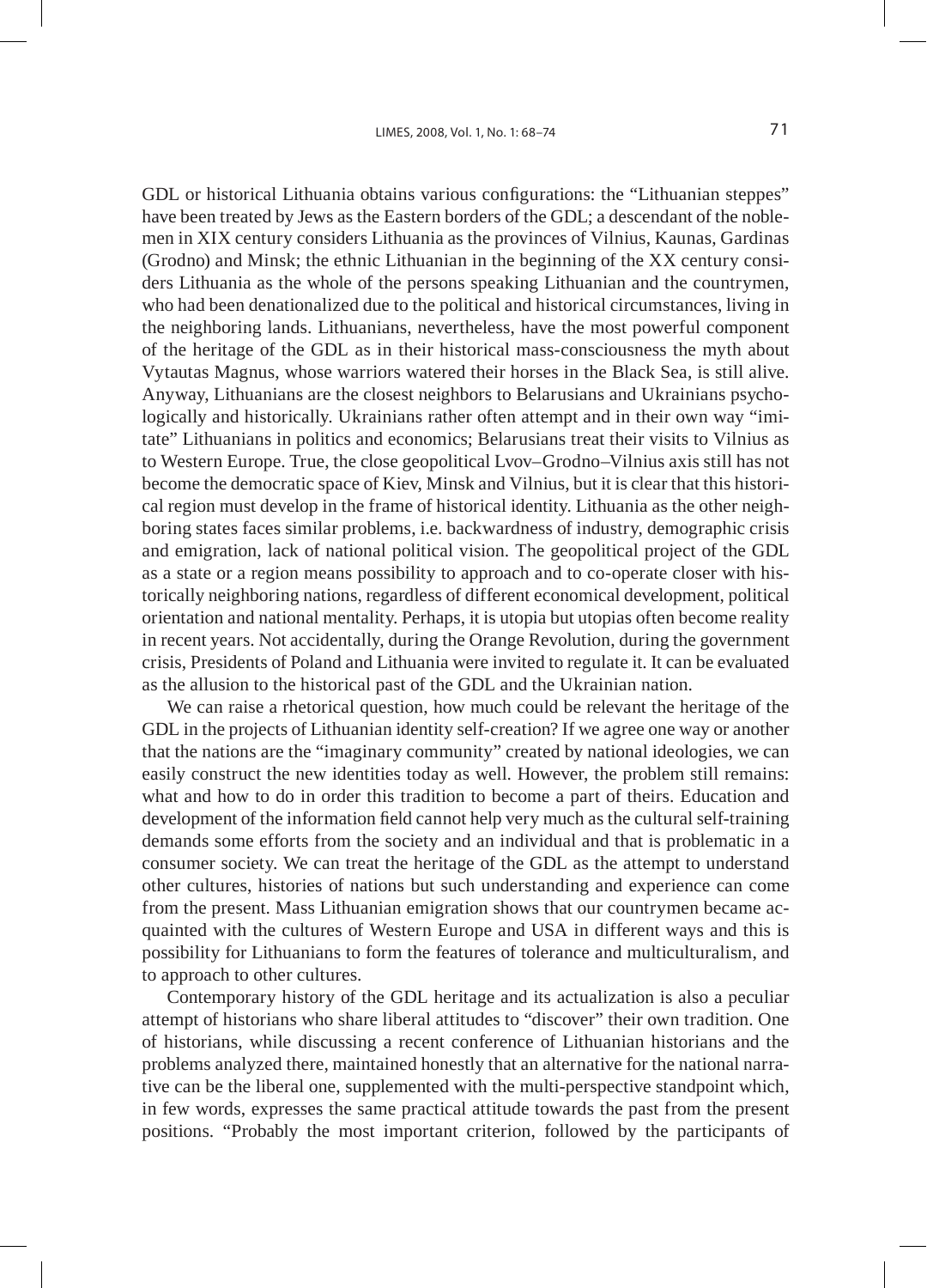the mentioned conference, evaluating in one or another way particular historiography was such: to what degree the works of researchers in the past help to solve the problems accumulated in the post-communist societies. The second "parameter" is following: to what degree these historiographies are "monolithic", i.e. concentrated to the history of one or dominating ethos and whether they are attempting to reflect the view of the whole society" (Kuolys 2005: 2–5). An important aspect of the heritage of the GDL is the attempt of political strategists and social critics to turn it into the means of civil education, peculiar tradition to be followed. True, such examples have been abstracted from the political ethos of nobility, emphasizing its "republican tradition and the former principle of the equilibrium between the central power, the nation and the citizen, resting on the tradition of political culture" (Beresnevičiūtė-Nosalova 2001: 209).

The actualization of the GDL heritage is closely connected with the principles of the creation of civil society which has gradually become dominating in the post-communist states of Central and Eastern Europe. This is a peculiar kind of political liberalism, which declares the interests of separate social groups diminishing the part of a state in the social space. American philosopher Adam Seligman affirms that "the tradition of Western parliamentarian, liberal democracy have always considered the priority of the civil society and the autonomy regarding the state whereas the states of Central and Eastern Europe had been characterized as subordinating the interests of civil society to the state's ones. At present this tradition is thoroughly transforming. The creation of the new constitutions, the establishment of the free political parties and the development of market economy enforce the politicians, the intellectuals and even the citizens of Eastern Europe to rethink the very structural social and political suppositions. According to some observers, what has been formed in the contemporary Europe is nothing else as an experiment attempting to create a civil society as the collective whole independent of State control" (Seligman 2002: 18–19). Criticizing this normative theory, Seligman considers that the social dislocation, the fear of decentralization, the decline of the living standard, the disbelief in theories which could express the common social interest reduce the theory of the "civil society" to one of many other contemporary social theories. In this context the historical heritage of the GDL can be estimated as a fresh source of the country's civil tradition. Inquiring about the civil values and principles effected upon the society of the Grand Duchy, i.e. about *communi*tas Magni Ducatus, we could bind a firmer civil connection between the restored state and the citizenship of noble Republic; this connection would be undoubtedly important for the growing democracy of our society. "A sterile history, indifferent to values and imitating the neutrality of natural sciences could never bind any civil dialog with the society. By the way, a serious research of the relationship between history and civil society is possible only after we return the values into the public discourse as the civil society is firstly the collection of normative values and ideals where the most important things are individual liberty, social solidarity, justice and public welfare" (Kuolys 2005: 3), maintains Darius Kuolys, one of the creators of civil ideology. Naturally, a historian as the narrator plays an important role in this project at grounding historically the postulates of this liberal ideology. Professional historian is directly connected with urgent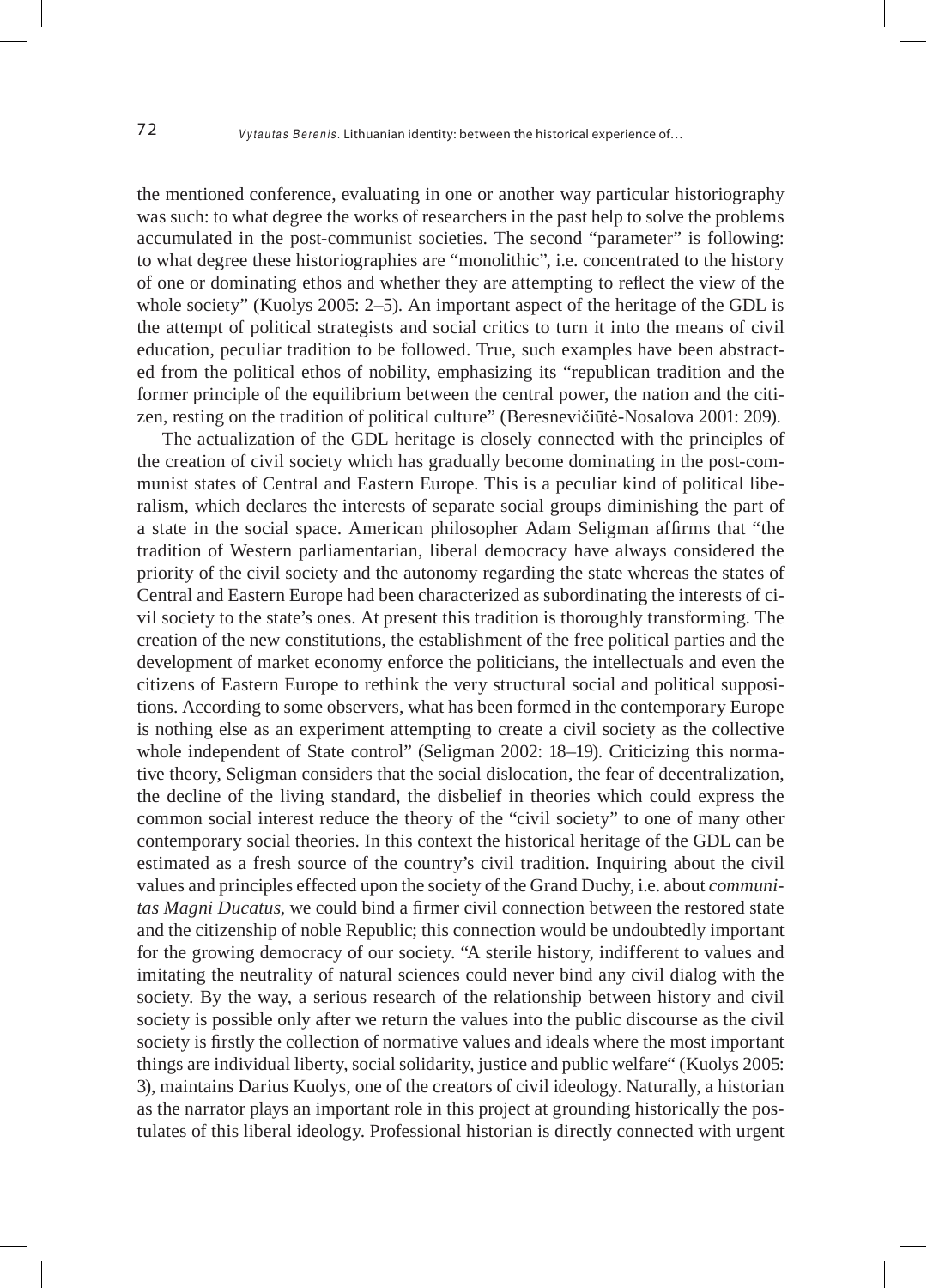problems of the present, i.e. has been enforced to do those things which he had indirectly avoided in Soviet time, i.e. to turn his work into an ideology. According to historian Alvydas Nikžentaitis, "the largest problem is that the civil society of Lithuania is only at the beginning of creation. The concurrent of this process is an attempt to degrade the ground of the ethnic nationalism till now dominating in Lithuania. We should estimate exactly in this way the discussions about the conceptions of Lithuanian history. I mean an attempt to enlarge the conception of Lithuanian history, supplementing it with the history of the Polish-Lithuanian Commonwealth which till now was treated as non-Lithuanian one and the polemic about influence of one of the creators of ethnic nationalism Jonas Basanavičius on contemporary worldview of Lithuanian citizens <...>" (Nikžentaitis 2006: 16). In this context a liberal historian overvalues the national historical Lithuanian tradition in contemporary epoch. But undoubtedly it is a new creation of the national civil identity which could reduce the historical tension of Lithuanian mentality under the disjunction of Mine/Other's.

The government of the GDL has been (maybe not always reasonably) characterized as tolerant to various national communities. An example of such tolerant state-life has emerged for instance in the description of a German traveler Lutheran Samuel Kiechel who visited Vilnius in 1586: "Without the Lutherans there are as well other various religions and sects such as Papists, Calvinists, Jesuits, Ruthenians or Muscovites, Zwillingians and Judaists who have their synagogues and communities. Here we can also meet the Pagans or Tatars who, as the representatives of other religions, groups or sects, make use of *libertatumum conscientiae* which is not restricted by nobody here" (Саганович 1998: 196). It can be taken as one of many examples to our politicians and citizens who encounter emigrants of various races and cultures, and who will attempt to get on with them in the nearest future.

#### **Conclusions**

The heritage of the Grand Duchy of Lithuania (GDL) provides our nation some possibilities to shape the new Lithuanian identity forms. Lithuanian cultural manifoldness and feudal democracy broaden traditions of historical coexistence of Lithuanians and other neighboring nations. If political and cultural elite is able and wants to represent interests of the nation, it must constantly inquire into the self-creation strategies of various cultures, to ponder on the processes of modernization and social condition in Lithuania. That is why reflections on historical experience would be praiseworthy.

#### **References**

Auštrevičius, P. 2002. "Tautinis identitetas ir vieningos Europos raida", iš *Europos idėja Lietuvoje: istorija ir dabartis*, sud. D. Staliūnas. Vilnius: Lietuvos istorijos institutas, 172–179.

Beresnevičiūtė-Nosalova, H. 2001. *Lojalumų krizė: Lietuvos bajorų politinės sąmonės transformacija 1795 – 1831 metais*. Vilnius: Vaga.

Kuolys, D. 2005. "Istorija ir pilietinė visuomenė", *Kultūros barai* 10: 2–5.